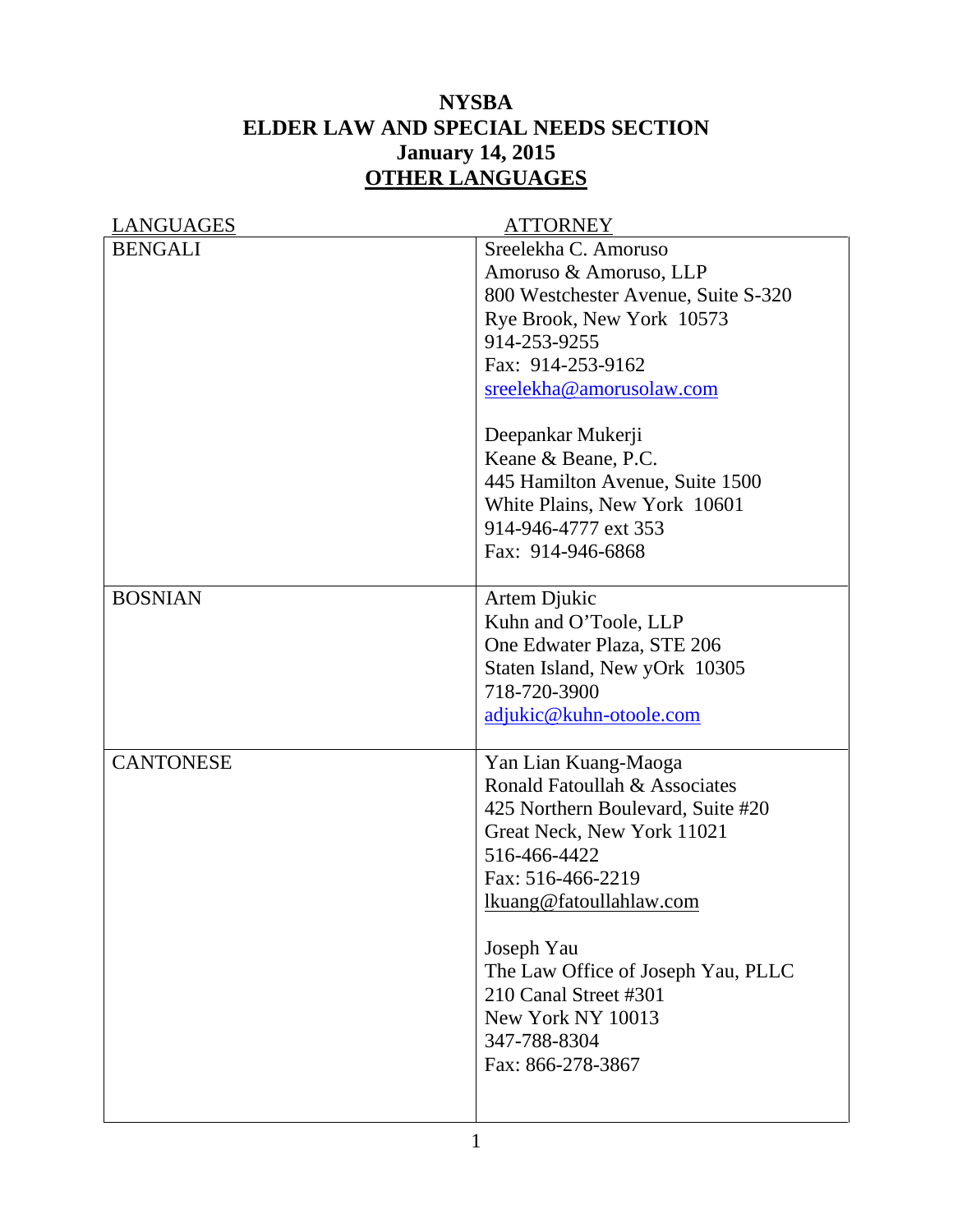| CANTONESE cont'd | Pauline Yeung-Ha                    |
|------------------|-------------------------------------|
|                  | Grimaldi & Yeung LLP                |
|                  | 9201 4th Avenue, 6th Floor          |
|                  | Brooklyn, New York 11209            |
|                  | 718-238-6960                        |
|                  | Fax: 718-238-3091                   |
|                  |                                     |
|                  | pyeung@gylawny.com                  |
| <b>FRENCH</b>    | Sreelekha C. Amoruso                |
|                  | Amoruso & Amoruso, LLP              |
|                  | 800 Westchester Avenue, Suite S-320 |
|                  | Rye Brook, New York 10573           |
|                  | 914-253-9255                        |
|                  | Fax: 914-253-9162                   |
|                  | sreelekha@amorusolaw.com            |
|                  | David A. Cutner                     |
|                  |                                     |
|                  | Lamson & Cutner, P.C.               |
|                  | 9 East 40th Street                  |
|                  | New York, NY 10016                  |
|                  | 212-447-8690                        |
|                  | Fax 212-447-8691                    |
|                  | Jennifer Fowler                     |
|                  | 185 Fenimore Road                   |
|                  | New Rochelle, New York 10804        |
|                  | 914-654-8500                        |
|                  |                                     |
|                  | Penny B. Kassel                     |
|                  | Penny B. Kassel, P.C.               |
|                  | 100 Ring Road, Suite 108            |
|                  | Garden City, NY 11530               |
|                  | 516-294-8300                        |
|                  | Fax: 516-294-9291                   |
|                  | pkassel@kassellawfirm.com           |
|                  |                                     |
|                  | Rajpattie Persaud                   |
|                  | Place du Canada                     |
|                  | 1010 de la Gauchetiere, Suite 1020  |
|                  | Montreal, Quebec, H3B 2N2           |
|                  | 514-878-1011                        |
|                  | Fax: 514-878-9195                   |
|                  | Rajpattieg8@hotmail.com             |
|                  |                                     |
|                  |                                     |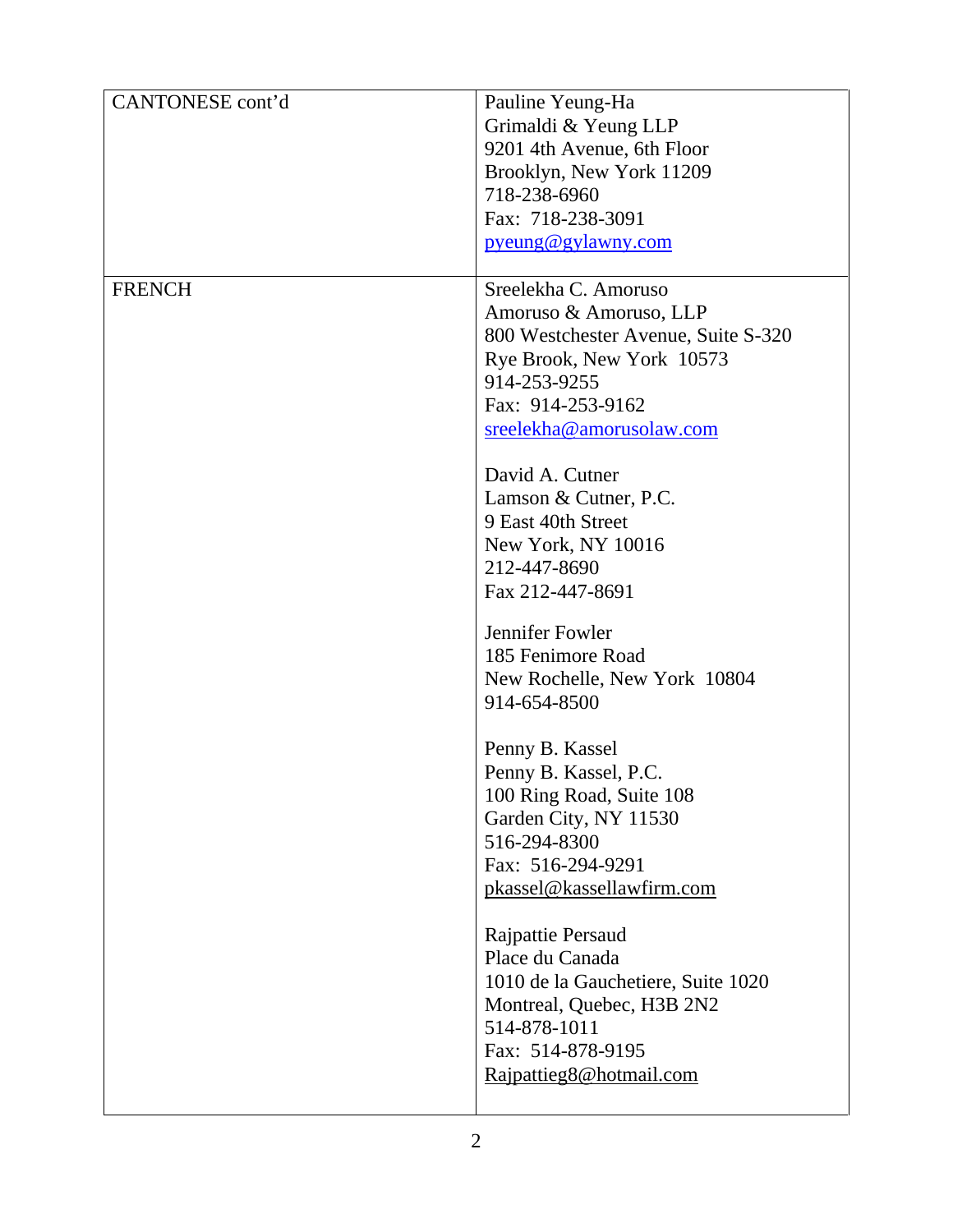| FRENCH cont'd         | Fran Peterson                        |
|-----------------------|--------------------------------------|
|                       | Fran Peterson, P.C.                  |
|                       | 15 Oaks Hunt Road                    |
|                       |                                      |
|                       | Great Neck, NY 11020                 |
|                       | 516-482-1214                         |
|                       | Fax: 516-466-4680                    |
|                       | franp14@verizon.net                  |
|                       | <b>Joan Robert</b>                   |
|                       | Kassoff, Robert & Lerner LLP         |
|                       | 100 Merrick Road, Suite 508W         |
|                       | Rockville Centre New York 11570      |
|                       | 516-766-7700                         |
|                       | joanlenrob@aol.com                   |
|                       |                                      |
| <b>GERMAN</b>         | Artem Djukic                         |
|                       | Kuhn and O'Toole, LLP                |
|                       | One Edgewater Plaza, STE 206         |
|                       | Staten Island, New York 10305        |
|                       | 718-720-3900                         |
|                       | adjukic@kuhn-otoole.com              |
|                       |                                      |
|                       | <b>Barbara James</b>                 |
|                       | Harris Beach PLLC                    |
|                       | 99 Garnsey Rd.                       |
|                       | Pittsford, NY 14534                  |
|                       | 585-419-8618                         |
|                       | Fax 585-419-8811                     |
|                       |                                      |
|                       | bjames@harrisbeach.com               |
| <b>GREEK</b>          | Constantina Papageorgiou             |
|                       | Visnick McGovern Milizio LLP         |
|                       | 3000 Marcus Avenue, STE 1E9          |
|                       | Lake Success, NY 11042               |
|                       | 516-437-4385 ext 141                 |
|                       | cpapageorgiou@vmmlegal.com           |
|                       |                                      |
| <b>HAITIAN CREOLE</b> | <b>Alberthe Bernier</b>              |
|                       | Karol, Hausman & Sosnik              |
|                       | 600 Old Country Road                 |
|                       | Garden City, NY 11530                |
|                       |                                      |
|                       | $(516)$ 745-0066 or $(917)$ 304-1803 |
|                       | alberthebernier@yahoo.com            |
|                       |                                      |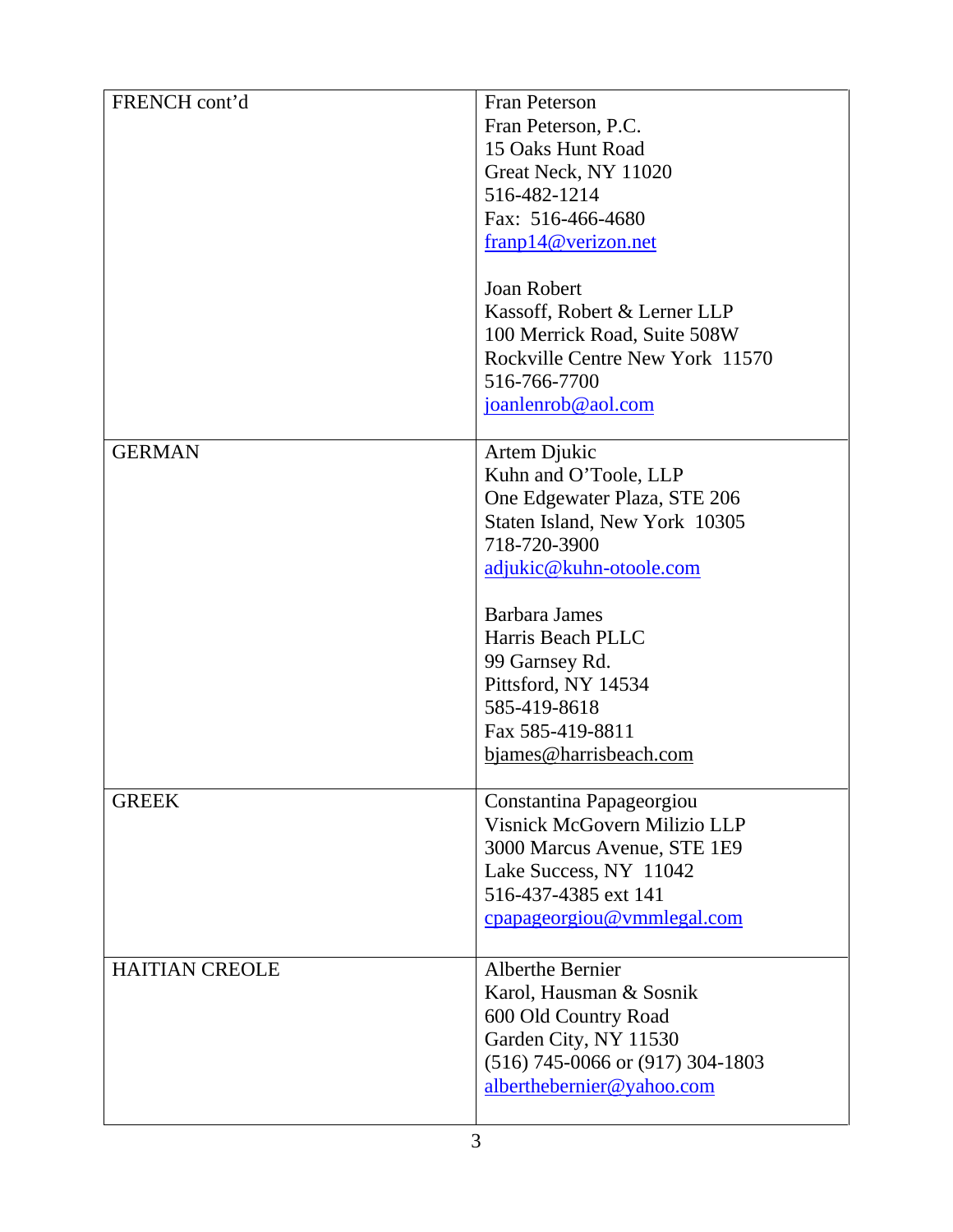| <b>HEBREW</b>  | Howard M. Adelsberg<br>Law Offices of Howard M. Adelsberg<br>445 Central Avenue, Suite 306<br>Cedarhurst, New York 11516<br>516-569-6930<br>Fax: 516-569-6935<br>Email: HAdelsberg@lawofhma.com |
|----------------|-------------------------------------------------------------------------------------------------------------------------------------------------------------------------------------------------|
|                | <b>Charles Bryan Baron</b><br>Vincent J. Russo & Associates, P.C.<br>1600 Stewart Avenue, Suite 300<br>Westbury, New York 11590<br>516-683-1717 x2160<br>cbaron@vjrussolaw.com                  |
|                | Aytan Y. Bellin<br>Bellin & Associates LLC<br>85 Miles Avenue<br>White Plains, New York 10606<br>914-358-5345<br>Fax: 212-571-0284<br>Aytan.Bellin@bellinlaw.com                                |
|                | <b>Sharon Kovacs Gruer</b><br>Sharon Kovacs Gruer, P.C.<br>1010 Northern Boulevard, Suite 302<br>Great Neck, New York 11021<br>516-487-5400<br>Fax: 516-466-3863<br>skglaw@optonline.net        |
| <b>ITALIAN</b> | Lisa Blaustein<br>Blaustein & D'Ambria<br>50 Charles Lindbergh Boulevard<br>Uniondale, New York 11553<br>516-229-2756                                                                           |
|                | Anthony J. Enea<br>Enea, Scanlan & Sirignano, LLP<br>245 Main Street<br>White Plains, New York 10601<br>914-948-1500<br>Fax: 914-948-9316                                                       |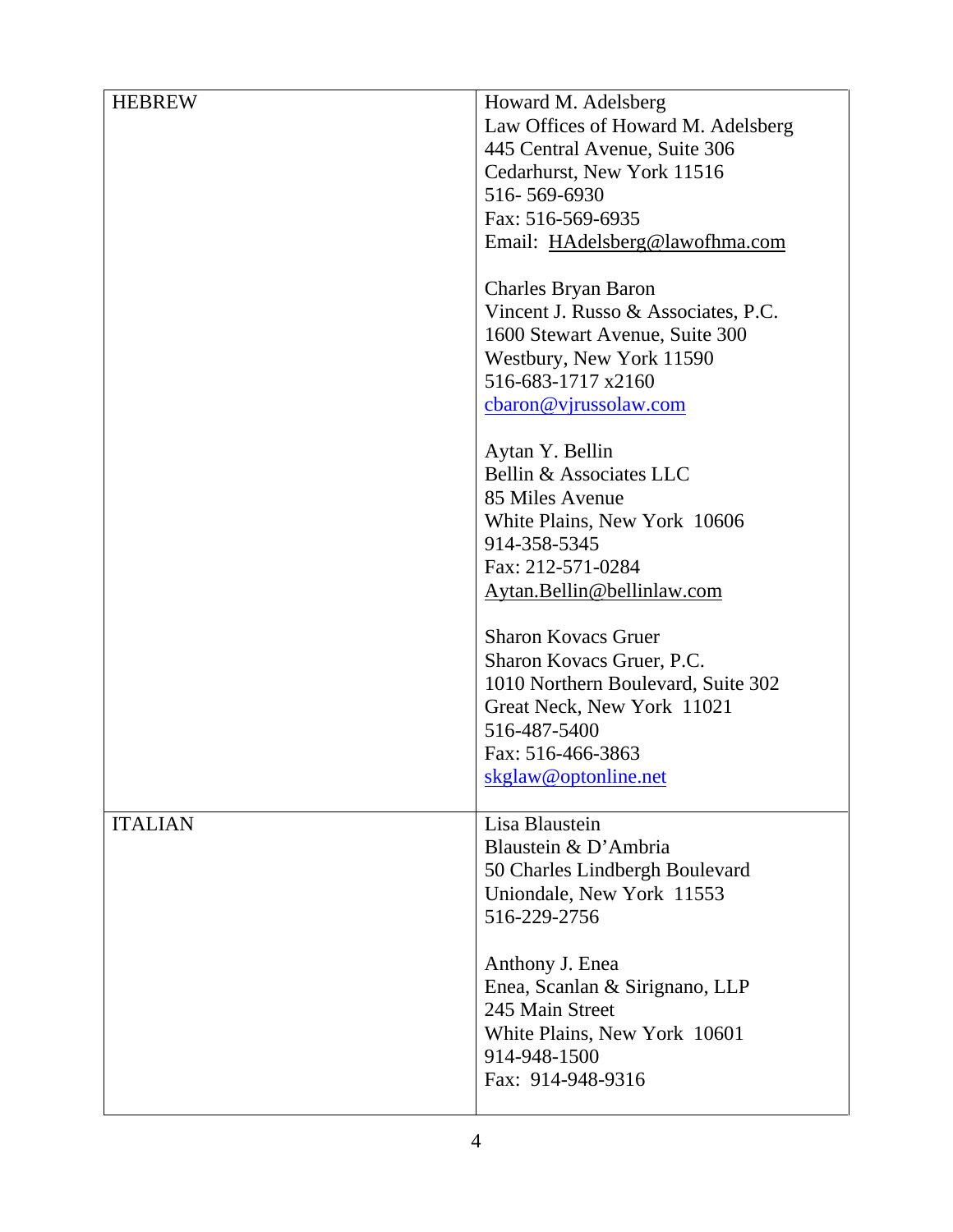| ITALIAN con'td<br><b>JAPANESE</b> | Giovanni P. Silvagni<br>Silvagni & Como, PLLC<br>172 Gravesend Neck Road<br>Brooklyn, NY 11223<br>718-928-3355<br>Silvagg72@gmail.com<br>Philip Katz                                                                                                                                                                   |
|-----------------------------------|------------------------------------------------------------------------------------------------------------------------------------------------------------------------------------------------------------------------------------------------------------------------------------------------------------------------|
|                                   | Fink & Katz, PLLC<br>40 Exchange Place, Suite 2010<br>New York, NY 10005<br>212-385-1373<br>philkatz@finkkatz.com                                                                                                                                                                                                      |
| <b>KOREAN</b>                     | Tae Ethan Choi<br>Pfeifer & Choi PLLC<br>90 Merrick Avenue, Suite106<br>East Meadow, NY 11554<br>212-696-1200<br>Fax: 516-977-3977<br>echoi@elderlawny.com<br>Richard K. Kim<br>Kiss Products, Inc.<br>57 Seaview Boulevard<br>Port Washington, New York 11050<br>516-625-9292<br>Fax: 516-299-5282<br>cfo@kissusa.com |
| <b>MANDARIN</b>                   | Yan Lian Kuang-Maoga<br>Ronald Fatoullah & Associates<br>425 Northern Boulevard, Suite #20<br>Great Neck, New York 11021<br>516-466-4422<br>Fax: 516-466-2219<br>lkuang@fatoullahlaw.com<br>M. Kathleen Lynn<br>Attorney at Law<br>P.O. Box 544<br>Fayetteville, New York 13066<br>315-329-0349                        |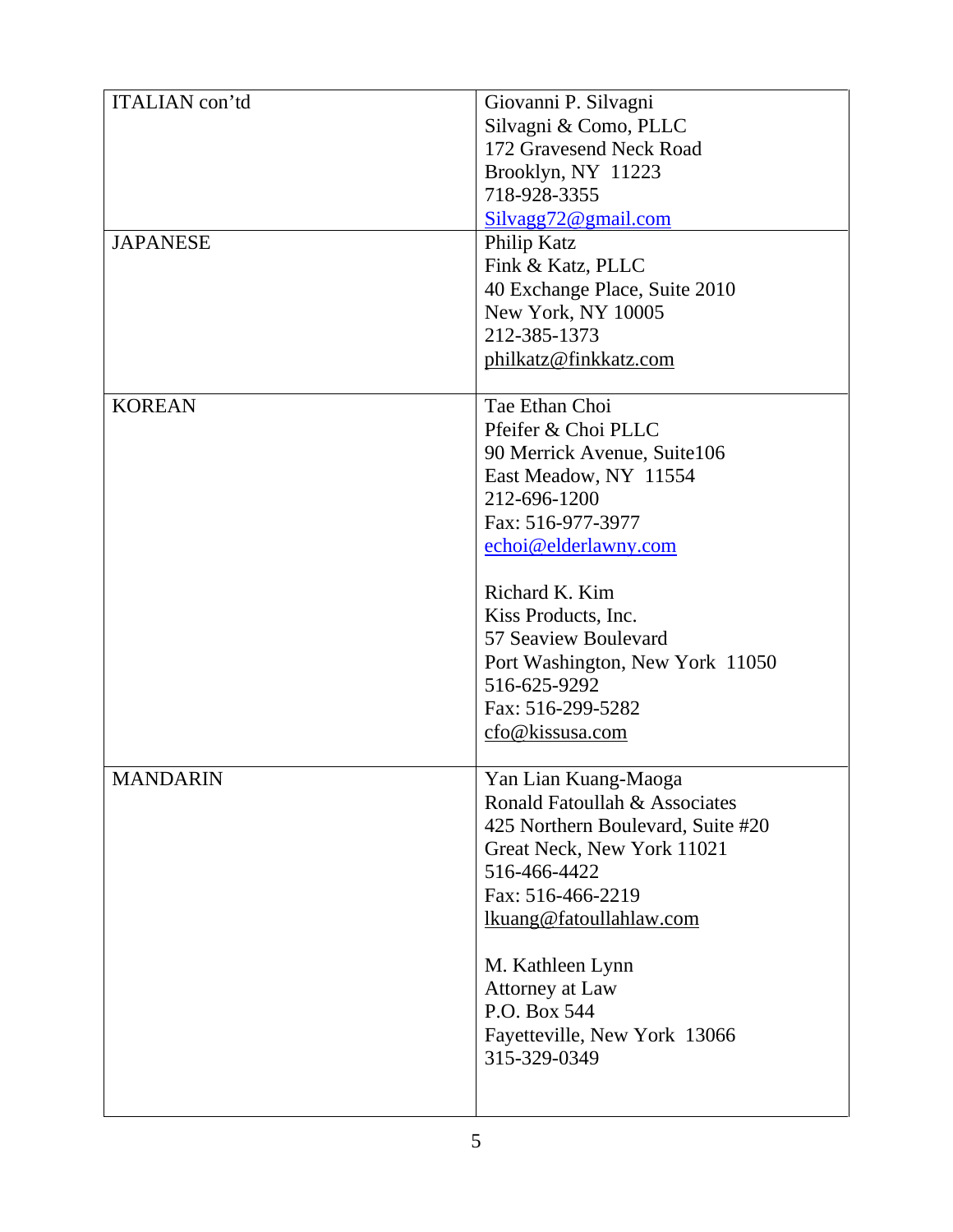| MANDARIN con'td | Weiwei Sun                                  |
|-----------------|---------------------------------------------|
|                 | The Piede Law Firm                          |
|                 | 1100 Long Pond Road #214                    |
|                 | Rochester, New York 14626                   |
|                 | 404-668-7274                                |
|                 | wsun@piedelaw.com                           |
|                 |                                             |
|                 | Elizabeth P. Wang                           |
|                 | The Wang Law Firm, LLC                      |
|                 | 11 Market Street                            |
|                 | PO Box 1871                                 |
|                 | Poughkeepsie, New York 12601                |
|                 | 845-486-0061                                |
|                 | Fax: 845-486-7782                           |
|                 | eliz.wang05@gmail.com                       |
|                 |                                             |
|                 | Joseph Yau                                  |
|                 | The Law Office of Joseph Yau, PLLC          |
|                 | 210 Canal Street #301                       |
|                 | New York NY 10013                           |
|                 | 347-788-8304                                |
|                 | Fax: 866-278-3867                           |
|                 | Pauline Yeung-Ha                            |
|                 | Grimaldi & Yeung LLP                        |
|                 | 9201 4th Avenue, 6th Floor                  |
|                 | Brooklyn, New York 11209                    |
|                 | 718-238-6960                                |
|                 | Fax: 718-238-3091                           |
|                 | pyeung@gylawny.com                          |
|                 |                                             |
|                 |                                             |
|                 |                                             |
| <b>POLISH</b>   | Joanna Gwozdz                               |
|                 | Connors & Sullivan, PLLC                    |
|                 | 7408 Fifth Avenue - Suite 2                 |
|                 | Brooklyn, NY 11209                          |
|                 | 718-238-6500                                |
|                 | Fax: 718-238-2616                           |
|                 | joanna.gwozdz@connorsandsullivan.com        |
|                 | Offices also in Astoria, Bayside, Manhattan |
|                 | & Middle Village                            |
|                 |                                             |
|                 |                                             |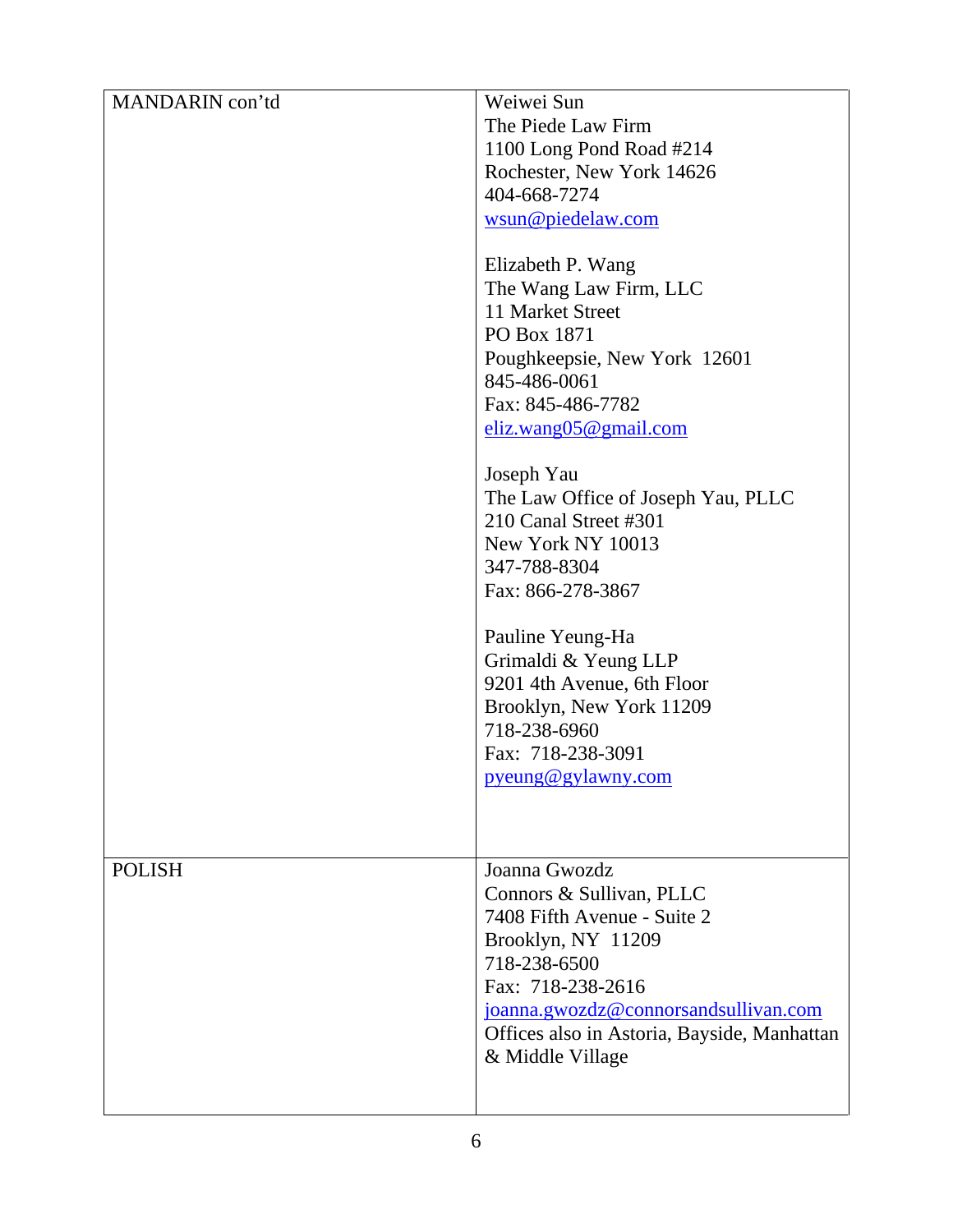| <b>RUSSIAN</b> | Irina A. Karlova                                     |
|----------------|------------------------------------------------------|
|                | Feldman, Kramer & Monaco, P.C.                       |
|                | 330 Vanderbilt Motor Parkway, 4 <sup>th</sup> floor, |
|                | Hauppauge, New York 11788                            |
|                | 631-231-1450 ext. 330                                |
|                | ikarlova@fkmlaw.com                                  |
|                |                                                      |
|                | Regina Kiperman                                      |
|                | Grimaldi & Yeung LLP                                 |
|                | 9201 4th Avenue, 6th Floor                           |
|                | Brooklyn, New York 11209                             |
|                | 718-238-6960                                         |
|                | Fax: 718-238-3091                                    |
|                | rkiperman@gylawny.com                                |
|                |                                                      |
|                | Gary Melamed                                         |
|                | Grimaldi & Yeung LLP                                 |
|                | 9201 4th Avenue, 6th Floor                           |
|                | Brooklyn, New York 11209                             |
|                | 718-238-6960                                         |
|                | Fax: 718-238-3091                                    |
|                | gmelamed@gylawny.com                                 |
|                |                                                      |
|                | Marina O'Neill                                       |
|                | Vergilis, Stenger, Roberts, Davis &                  |
|                | Diamond, LLP                                         |
|                | 1136 Route 9                                         |
|                | Wappingers Falls, New York 12590                     |
|                | 845-298-2000                                         |
|                | moneill@vsrp.com                                     |
|                |                                                      |
|                | Yana Pechersky                                       |
|                | Feldman, Pechersky & Krishtul, PLLC                  |
|                | 1599 East $15^{th}$ Street, $4^{th}$ Fl.             |
|                | Brooklyn, New York 11230                             |
|                | 718-618-9000                                         |
|                | yanap@fpklegal.com                                   |
|                |                                                      |
|                | Olga Ruh                                             |
|                | 4 Fairview Avenue                                    |
|                | Port Washington, New York 11050                      |
|                | 516-205-2642                                         |
|                | 516-883-6370                                         |
|                | olgaruh@yahoo.com                                    |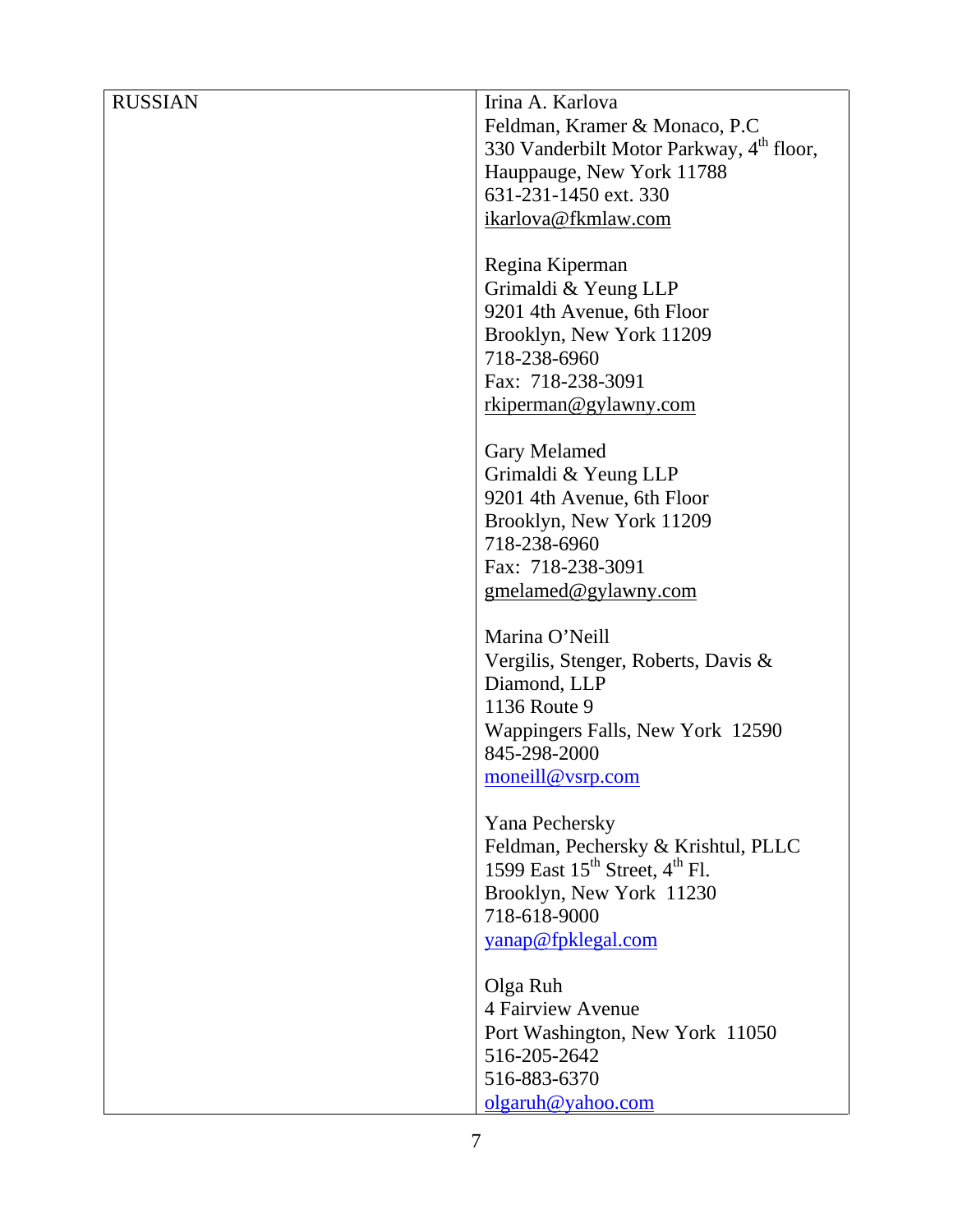| <b>SERBO-CROATIAN</b> | Artem Djukic<br>Kuhn and O'Toole, LLP<br>One Edgewater Plaza, STE 206<br>Staten Island, NY 10305<br>718-720-3900<br>adjukic@kuhn-otoole.com                                                                                                                                                                                                                                                                                                                                                                                                                                                                                                                                                                         |
|-----------------------|---------------------------------------------------------------------------------------------------------------------------------------------------------------------------------------------------------------------------------------------------------------------------------------------------------------------------------------------------------------------------------------------------------------------------------------------------------------------------------------------------------------------------------------------------------------------------------------------------------------------------------------------------------------------------------------------------------------------|
| <b>SPANISH</b>        | Sreelekha C. Amoruso<br>Amoruso & Amoruso, LLP<br>800 Westchester Avenue, Suite S-320<br>Rye Brook, New York 10573<br>914-253-9255<br>Fax: 914-253-9162<br>sreelekha@amorusolaw.com<br>John Bigler<br>The Law Office of John M. Bigler<br>1421 Wantagh Avenue<br>Wantagh, New York 11793<br>516-409-6565<br>1-888-ELDERLAW<br>Jennifer Fowler<br>185 Fenimore Road<br>New Rochelle, New York 10804<br>914-654-8500<br>Vivian Garrastegui<br>Schneider & Garrastegui PLLC<br>4230 Hempstead Turnpike, Suite 104<br>Bethpage, New York 11714<br>516-483-4112<br>Fax: 516-485-4363<br>Elizabeth Lambert Gullo<br>Tully & Winkelman, PC<br>150 Broadhollow Road<br>Melville, NY 11747<br>631-4242800<br>liz@elderlawpro |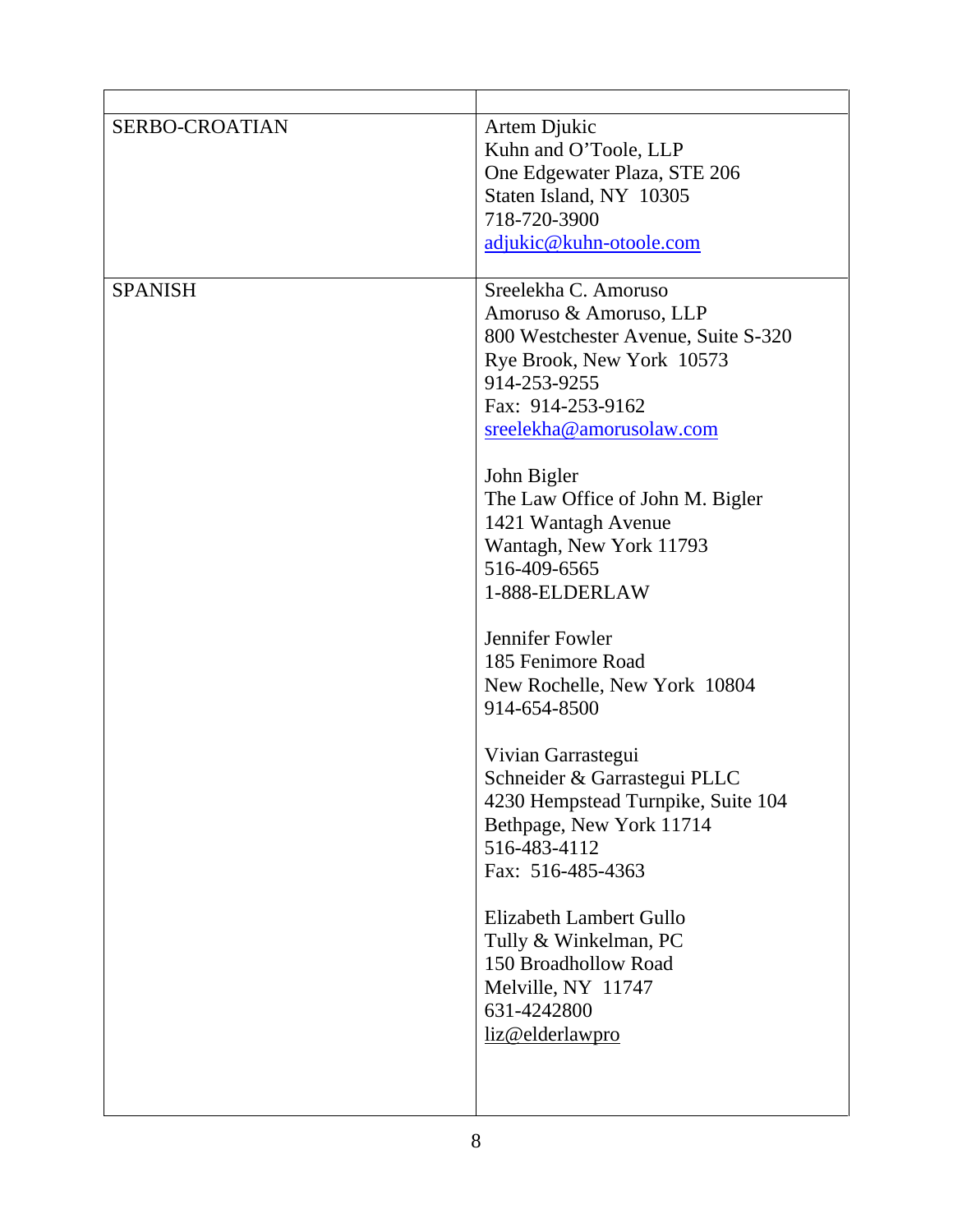| SPANISH cont'd | Cristina Prieto Maroney             |
|----------------|-------------------------------------|
|                | Maroney Associates, PLLC            |
|                | 445 Broad Hollow Road, Suite 25     |
|                | Melville, New York 11747            |
|                | 866-994-2025                        |
|                |                                     |
|                | Fax: 516-908-5007                   |
|                |                                     |
|                | Teresa Marrero                      |
|                | 380 Rector Place, Suite 11B         |
|                | New York, NY 10280                  |
|                | 212-945-0280                        |
|                | Fax: 212-945-0280                   |
|                | $t$ marrero60 $@$ gmail.com         |
|                |                                     |
|                | Michelle McSweeney                  |
|                | Law Offices of Ann M. Carrozza      |
|                | 213-38 40 Avenue                    |
|                |                                     |
|                | Bayside, New York 11361             |
|                | 718-224-4746                        |
|                | Offices also in Glen Cove and       |
|                | Port Jefferson                      |
|                |                                     |
|                | Paul G. Mederos                     |
|                | 45 Rockefeller Plaza, Suite 2000    |
|                | New York, NY 10111                  |
|                | 212-332-4485                        |
|                | pmederos@aol.com                    |
|                |                                     |
|                | Marina O'Neill                      |
|                | Vergilis, Stenger, Roberts, Davis & |
|                | Diamond, LLP                        |
|                | 1136 Route 9                        |
|                | Wappingers Falls, New York 12590    |
|                | 845-298-2000                        |
|                | moneill@vsrp.com                    |
|                |                                     |
|                | Gregory L. Piede                    |
|                | The Piede Law Firm                  |
|                |                                     |
|                | 1100 Long Pond Road #214            |
|                | Rochester, New York 14626           |
|                | 585-678-1713 (Monroe County)        |
|                | 315-597-4641 (Wayne County)         |
|                | Fax: 206-339-9299                   |
|                | gregory@piedelaw.com                |